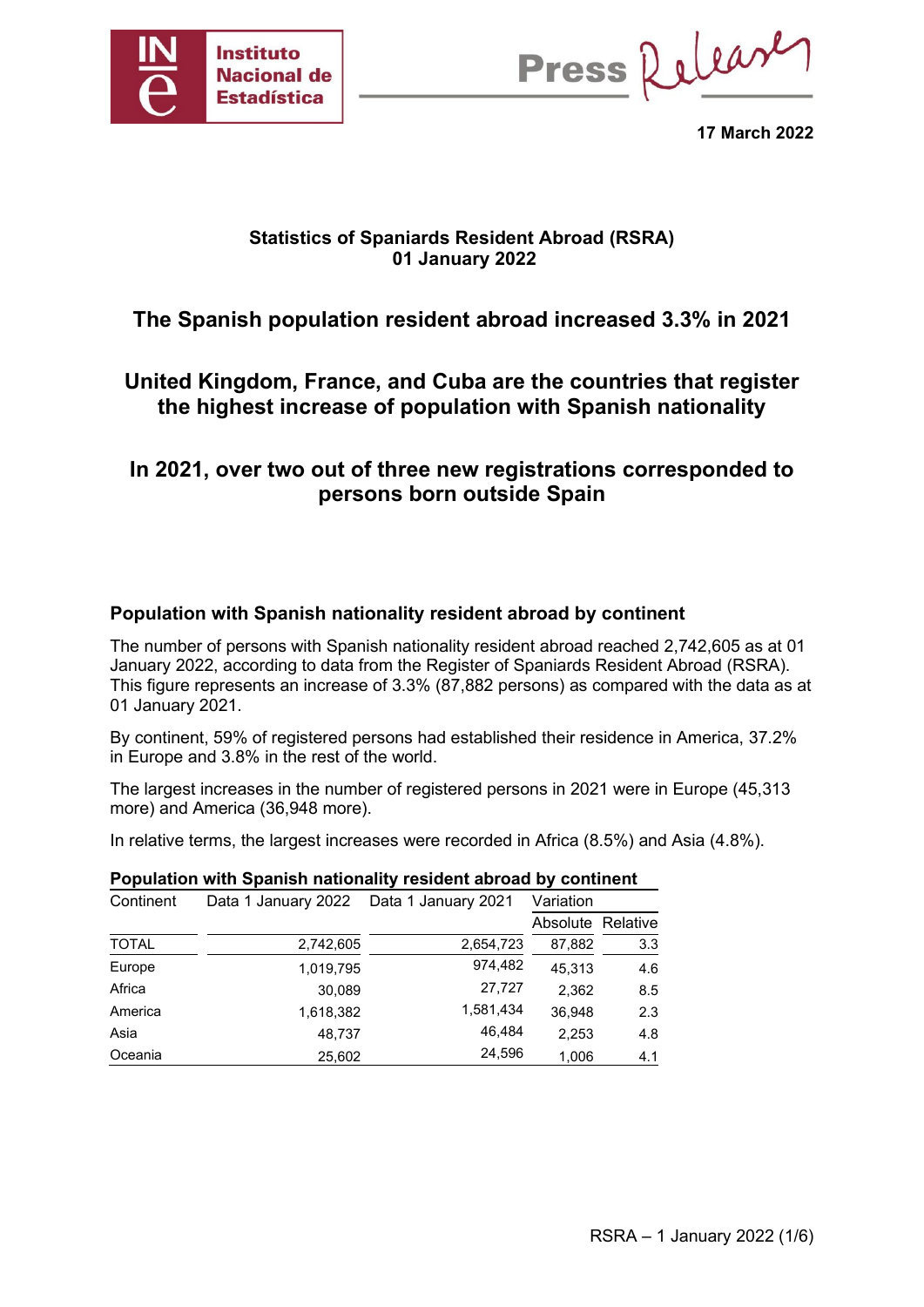#### **Population with Spanish nationality resident abroad by continent and sex**

The number of registrations of women living abroad exceeded that of men by 29,695. By continent, America, Europe and Oceania recorded more women than men registered, while Africa and Asia recorded more men than women registered.

| continent and sex |                   |           |           |                   |  |  |  |  |  |
|-------------------|-------------------|-----------|-----------|-------------------|--|--|--|--|--|
| Continent         | <b>Both sexes</b> | Men       | Women     | <b>Difference</b> |  |  |  |  |  |
| <b>TOTAL</b>      | 2,742,605         | 1,356,455 | 1,386,150 | 29,695            |  |  |  |  |  |
| Europe            | 1,019,795         | 507,453   | 512,342   | 4,889             |  |  |  |  |  |
| Africa            | 30,089            | 16,737    | 13,352    | $-3,385$          |  |  |  |  |  |
| America           | 1,618,382         | 792,192   | 826,190   | 33,998            |  |  |  |  |  |
| Asia              | 48,737            | 27,348    | 21,389    | $-5,959$          |  |  |  |  |  |
| Oceania           | 25,602            | 12,725    | 12,877    | 152               |  |  |  |  |  |

#### **Population with Spanish nationality resident abroad by continent and sex**

Press Relear

### **Population with Spanish Nationality resident abroad by continent and place of birth**

31.1% of Spanish resident abroad were born in Spain, 58.0% were born in their current country of residence and 10.6% in other countries.

| Continent    | Гоtal     | Spain    |      | Country of residence |      | Other countries |      | No data recorded |     |
|--------------|-----------|----------|------|----------------------|------|-----------------|------|------------------|-----|
|              |           | Absolute | %    | Absolute             | %    | Absolute        | %    | Absolute         | %   |
| <b>TOTAL</b> | 2.742.605 | 853.779  | 31.1 | 1,591,586            | 58.0 | 291.884         | 10.6 | 5,369            | 0.2 |
| Europe       | 1.019.795 | 490.417  | 48.1 | 368.526              | 36.1 | 158.046         | 15.5 | 2.806            | 0.3 |
| Africa       | 30.089    | 9.038    | 30.0 | 18.997               | 63.1 | 2.023           | 6.7  | 31               | 0.1 |
| America      | 1.618.382 | 320.143  | 19.8 | 1.174.608            | 72.6 | 121.186         | 7.5  | 2.445            | 0.2 |
| Asia         | 48.737    | 19.943   | 40.9 | 21.199               | 43.5 | 7.580           | 15.6 | 15               | 0.0 |
| Oceania      | 25.602    | 14.238   | 55.6 | 8.256                | 32.2 | 3.009           | 11.8 | 99               | 0.4 |

#### **Population with Spanish Nationality by continent and place of birth**

## **Population with Spanish Nationality resident abroad by continent and age Group**

15.5% of those registered in the RSRA as at 01 January 2022 were under 16 years of age, 62.3% were between 16 and 64 years of age, and 22.2% were aged 65 or more years old.

By continent, 49.1% of persons under the age of 16 years were residents in Europe and 43.3% in America. In the age group from 16 to 64 years old, 57.3% were resident in America and 39.1% in Europe. With respect to people over 65 years old, 74.6% had established their residence in America and 23.5% in Europe.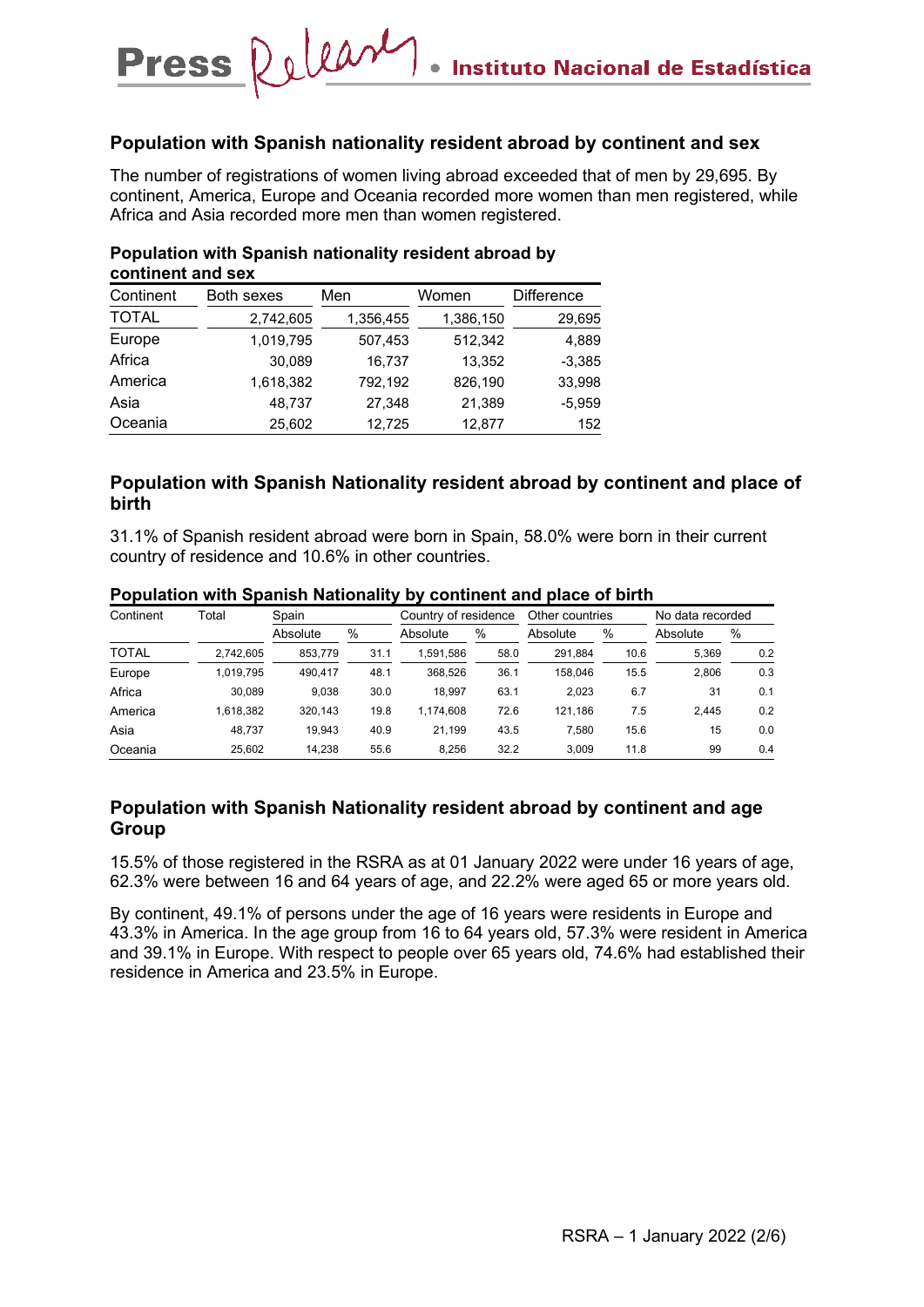| age group    |           |                        |      |                               |      |                              |      |  |
|--------------|-----------|------------------------|------|-------------------------------|------|------------------------------|------|--|
| Continent    | Total     | Under the age<br>of 16 |      | From 16 to 64<br>years of age |      | 65 years of age<br>and older |      |  |
|              |           | Absolute               | $\%$ | Absolute                      | $\%$ | Absolute                     | %    |  |
| <b>TOTAL</b> | 2,742,605 | 423,979                | 15.5 | 1,708,735                     | 62.3 | 609,891                      | 22.2 |  |
| Europe       | 1,019,795 | 208,260                | 49.1 | 668,413                       | 39.1 | 143,122                      | 23.5 |  |
| Africa       | 30,089    | 14,902                 | 3.5  | 13,201                        | 0.8  | 1,986                        | 0.3  |  |
| America      | 1,618,382 | 183,479                | 43.3 | 979,857                       | 57.3 | 455,046                      | 74.6 |  |
| Asia         | 48,737    | 14.374                 | 3.4  | 30,456                        | 1.8  | 3,907                        | 0.6  |  |
| Oceania      | 25.602    | 2.964                  | 0.7  | 16.808                        | 1.0  | 5,830                        | 1.0  |  |

#### **Population with Spanish Nationality resident abroad by continent and age group**

Press Relear

## **Population with Spanish Nationality resident abroad registered during 2021 by continent and place of birth**

Most of new registrations during 2021 corresponded to residents in Europe (41.8% of the total) and persons born in their current country of residence (54.3%).

**Population with Spanish Nationality resident abroad registered in 2021 by continent and place of birth**

| Continent    | Total    |       | Spain    |      | Country of residence |      | Other countries |      | No Data recorded |     |
|--------------|----------|-------|----------|------|----------------------|------|-----------------|------|------------------|-----|
|              | Absolute | %     | Absolute | %    | Absolute             | $\%$ | Absolute        | %    | Absolute         | %   |
| <b>TOTAL</b> | 162.300  | 100.0 | 48.477   | 29.9 | 88.135               | 54.3 | 25.686          | 15.8 |                  | 0.0 |
| Europe       | 67.832   | 41.8  | 31.401   | 19.3 | 18.695               | 11.5 | 17.736          | 10.9 |                  | 0.0 |
| Africa       | 5.362    | 3.3   | 1.588    | 1.0  | 3.577                | 2.2  | 196             | 0.1  |                  | 0.0 |
| America      | 81.578   | 50.3  | 11.816   | 7.3  | 62.865               | 38.7 | 6.896           | 4.2  |                  | 0.0 |
| Asia         | 6.142    | 3.8   | 2.702    | 1.7  | 2.744                | 1.7  | 696             | 0.4  |                  | 0.0 |
| Oceania      | 1.386    | 0.9   | 970      | 0.6  | 254                  | 0.2  | 162             | 0.1  | -                | 0.0 |

## **Population with Spanish Nationality resident abroad registered during 2021 by continent and age group**

Most of the new registrations during 2021 corresponded to persons between 16 to 64 years old (59.7% of the total).

#### **Population with Spanish Nationality resident abroad registered in 2021 by continent and age group**

| Continent    | Total    |       |          | Under the age<br>of 16 |          | From 16 to 64<br>years of age | 65 years of age<br>and older |     |
|--------------|----------|-------|----------|------------------------|----------|-------------------------------|------------------------------|-----|
|              | Absolute | %     | Absolute | %                      | Absolute | $\%$                          | Absolute                     | %   |
| <b>TOTAL</b> | 162,300  | 100.0 | 56,675   | 34.9                   | 96,839   | 59.7                          | 8,786                        | 5.4 |
| Europe       | 67,832   | 41.8  | 26,856   | 16.5                   | 39,359   | 24.3                          | 1,617                        | 1.0 |
| Africa       | 5,362    | 3.3   | 3,482    | 2.1                    | 1.765    | 1.1                           | 115                          | 0.1 |
| America      | 81.578   | 50.3  | 23.357   | 14.4                   | 51.368   | 31.7                          | 6.853                        | 4.2 |
| Asia         | 6.142    | 3.8   | 2,682    | 1.7                    | 3,283    | 2.0                           | 177                          | 0.1 |
| Oceania      | 1,386    | 0.9   | 298      | 0.2                    | 1,064    | 0.7                           | 24                           | 0.0 |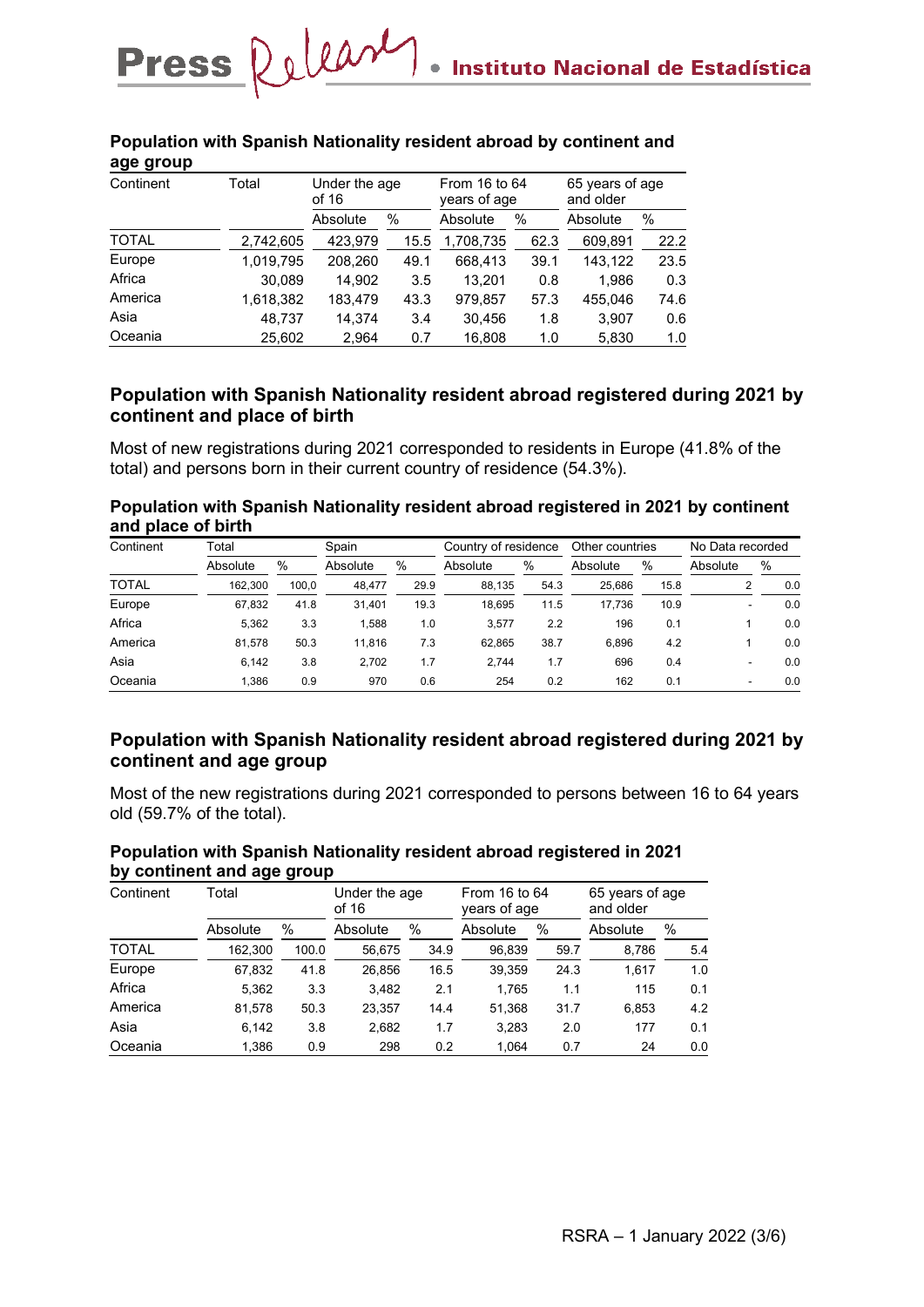## **Population with Spanish Nationality resident abroad registered during 2021 born in Spain, by continent and age group**

Among the new registrations of people born in Spain during 2021, the majority were residents in Europe (64.8%) and America (24.4%). And by age group from 16 to 64 years old (65.3%).

#### **Population with Spanish Nationality resident abroad born in Spain registered in 2021 by continent and age group**

| Continent    | Total    |       |          | Under the age<br>of 16 |          | From 16 to 64<br>years of age | 65 years of age<br>and older |     |
|--------------|----------|-------|----------|------------------------|----------|-------------------------------|------------------------------|-----|
|              | Absolute | $\%$  | Absolute | %                      | Absolute | $\%$                          | Absolute                     | %   |
| <b>TOTAL</b> | 48.477   | 100.0 | 14,025   | 28.9                   | 31,664   | 65.3                          | 2,788                        | 5.8 |
| Europe       | 31,401   | 64.8  | 9.351    | 19.3                   | 20.873   | 43.1                          | 1.177                        | 2.4 |
| Africa       | 1,588    | 3.3   | 811      | 1.7                    | 730      | 1.5                           | 47                           | 0.1 |
| America      | 11.816   | 24.4  | 3.239    | 6.7                    | 7.077    | 14.6                          | 1.500                        | 3.1 |
| Asia         | 2,702    | 5.6   | 560      | 1.2                    | 2.101    | 4.3                           | 41                           | 0.1 |
| Oceania      | 970      | 2.0   | 64       | 0.1                    | 883      | 1.8                           | 23                           | 0.0 |

## **Population with Spanish nationality resident abroad by country**

The foreign countries where the most people of Spanish nationality were resident as at 01 January 2022 were Argentina (480,159), France (290,033) and The United States of America (183,003).

#### **Population with Spanish nationality resident abroad by country (\*)**

| Country of residence         | Data 1 january 2022 | Data 1 january 2021 | Variation |          |
|------------------------------|---------------------|---------------------|-----------|----------|
|                              |                     |                     | Absolute  | Relative |
| Argentina                    | 480,159             | 475,938             | 4,221     | $0.9\%$  |
| France                       | 290,033             | 279,988             | 10,045    | 3.6%     |
| The United States of America | 183,003             | 173,136             | 9,867     | 5.7%     |
| Germany                      | 178,488             | 172,107             | 6,381     | 3.7%     |
| United Kingdom               | 176,054             | 160,641             | 15,413    | 9.6%     |
| Cuba                         | 158,960             | 149,062             | 9,898     | 6.6%     |
| Mexico                       | 148,421             | 144,845             | 3,576     | 2.5%     |
| Venezuela                    | 140,014             | 139,608             | 406       | 0.3%     |
| <b>Brazil</b>                | 135,417             | 133,680             | 1,737     | 1.3%     |
| Switzerland                  | 130,276             | 127,011             | 3,265     | 2.6%     |
| Belgium                      | 71,828              | 69,800              | 2,028     | 2.9%     |
| Chile                        | 66,923              | 65,919              | 1,004     | 1.5%     |
| Uruguay                      | 66,545              | 66,809              | $-264$    | $-0.4%$  |
| Ecuador                      | 56,536              | 57,167              | $-631$    | $-1.1%$  |
| Colombia                     | 40,987              | 37,496              | 3,491     | 9.3%     |
| <b>Netherlands</b>           | 31,862              | 30,829              | 1,033     | 3.4%     |
| The Dominican Republic       | 29,296              | 27,496              | 1,800     | 6.5%     |
| Peru                         | 27,941              | 28,023              | -82       | $-0.3%$  |
| Italy                        | 27,105              | 25,990              | 1,115     | 4.3%     |
| Andorra                      | 27,072              | 26,586              | 486       | 1.8%     |
| Australia                    | 23,855              | 22,980              | 875       | 3.8%     |
| Canada                       | 19,203              | 18,431              | 772       | 4.2%     |
| <b>Bolivia</b>               | 16,380              | 16,434              | $-54$     | $-0.3%$  |
| Portugal                     | 15,550              | 14,763              | 787       | 5.3%     |
| Panama                       | 14,942              | 14,403              | 539       | 3.7%     |
| Morocco                      | 12,863              | 11,605              | 1,258     | 10.8%    |
| Sweden                       | 12,328              | 11,649              | 679       | 5.8%     |
| Ireland                      | 11,786              | 11,186              | 600       | 5.4%     |

(\*) The table shows all countries with more than 10,000 residents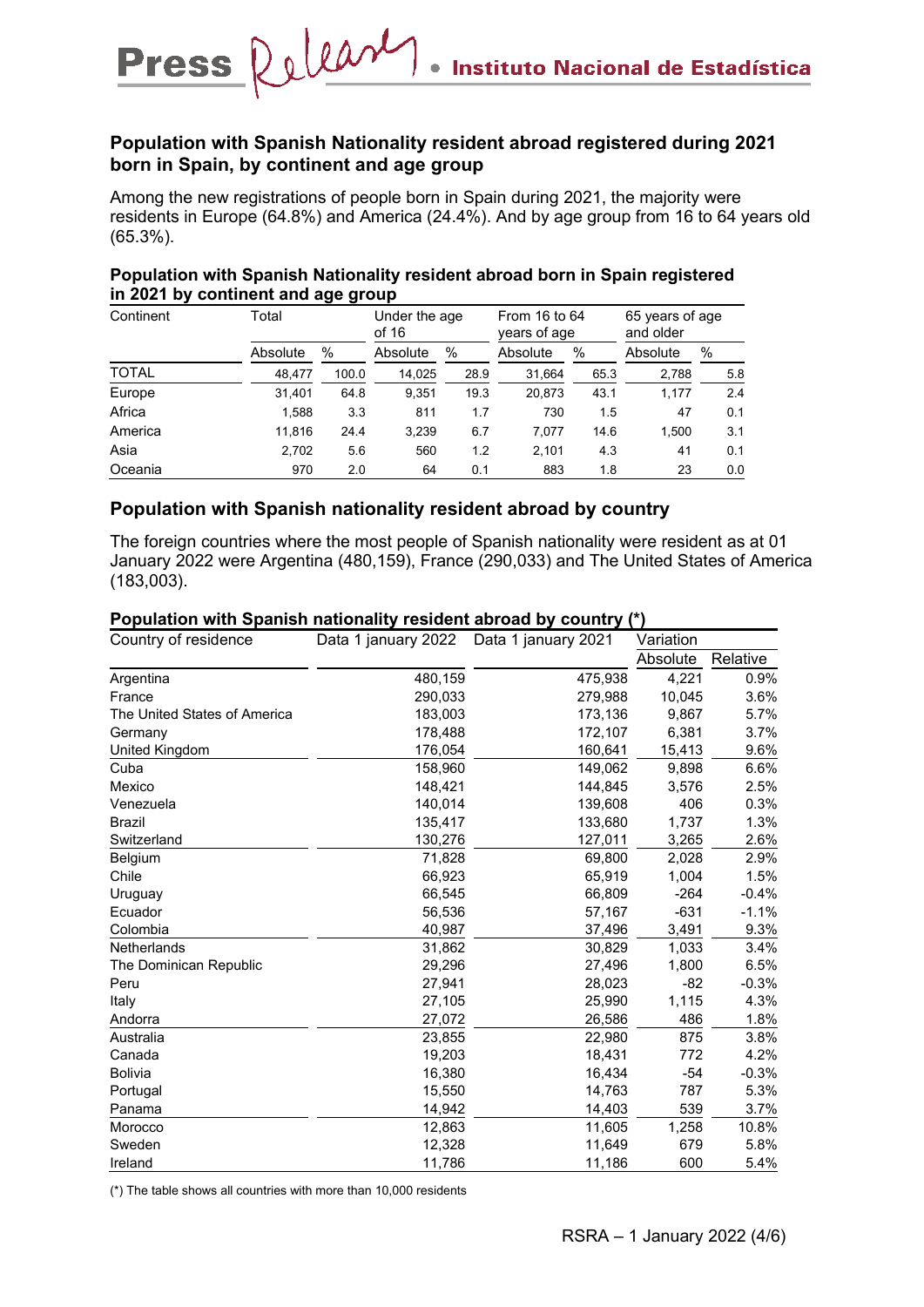Among the countries with more than 10,000 residents, the largest increases of people with Spanish nationality in relative terms were registered in Morocco (10.8%), United Kingdom (9.6%) and Colombia (9.3%).

The more moderate increases were registered in Venezuela (0.3%), Argentina (0.9%) and Brazil (1.3%). Conversely, the Spanish population registered a decrease in Ecuador (-1.1%), Uruguay (-0.4%), Bolivia and Peru (-0.3% in both countries)

In absolute terms, the highest increases of Spanish population during 2021 were registered in United Kingdom (15,413 more), France (10,045) and Cuba (9,898).

On the other hand, the highest decrease of Spanish population were registered in Uruguay (264 less) and Ecuador (631 less)



### **Increase of Spanish nationality population resident abroad during 2021 by country (\*)**

(\*) Countries with increases of over 1,000 residents.